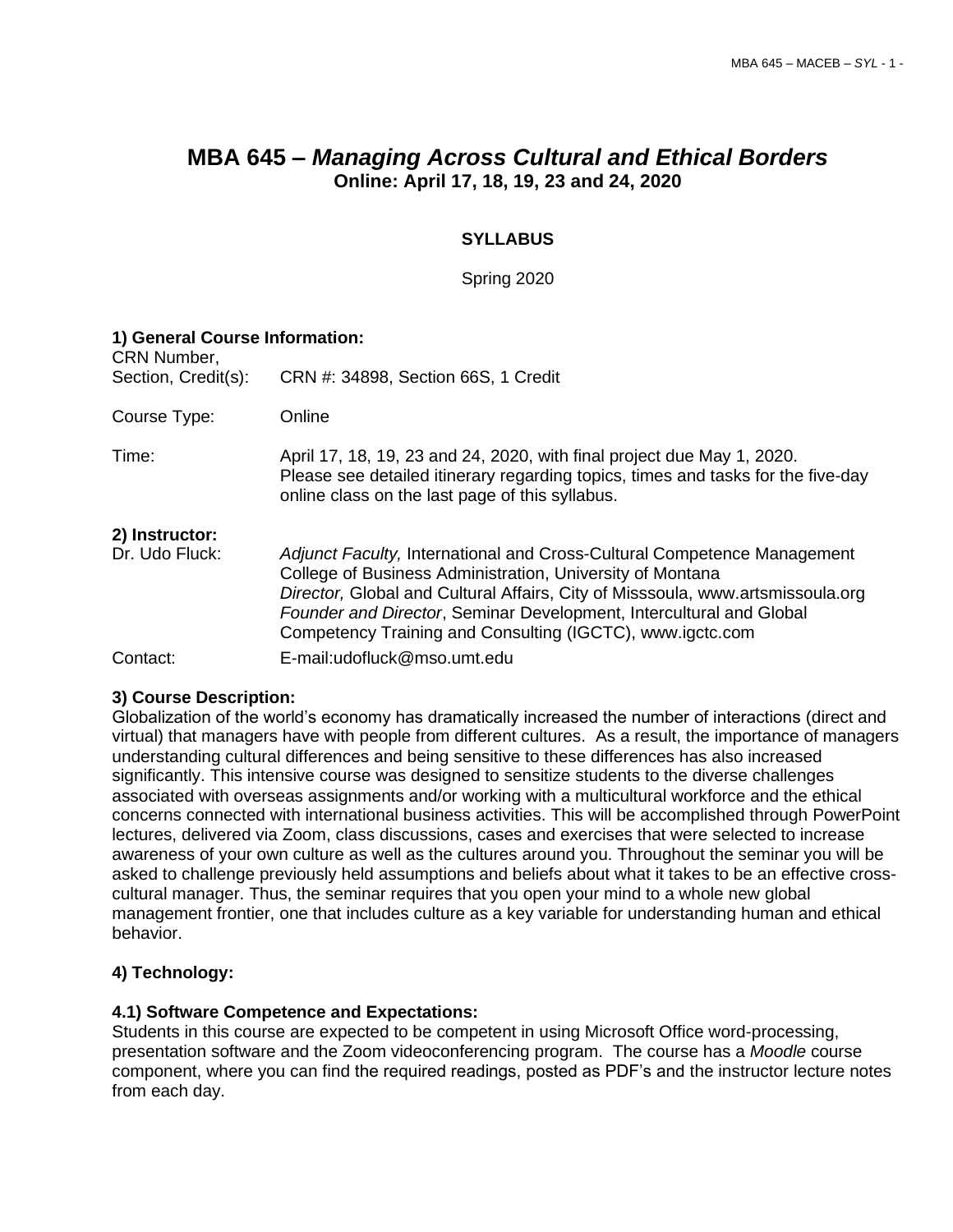# **4.2) Zoom Videoconferencing Rules:**

A) Be sure to mute your mic (lower-left corner of your screen) as soon as you sign on and whenever you are *not* speaking. This is important and perhaps the most critical tip on this list to avoid background noise and distractions for others.

B) Please do not use the muting your video option, as it is hard for me to know, if you are still with the class or not. Makes presence and participation grading difficult for me.

C) If at all possible, please refrain from eating, talking with someone else, playing with your pets in the room, or anything else that might be distracting to others.

D) Close unneeded applications on your computer to keep the video optimally functioning.

E) You might want to use a headset with an external mic for best hearing and speaking capabilities.

F) When you are speaking, let others know that you are finished by saying one of these signoffs: "That's all." "I'm done." "Thank you." So that everyone knows you have finished your comments.

G) If you want to speak, physically raise your hand or use the "raise hand" feature that is available at the bottom center of your screen.

H) In the interest of time (I would like to provide as much content for you, as possible) please do not ask questions during my presentation, but rather use the time reserved at the end of each day for Q & A.

I) Be mindful of movement and background lighting. Please find a steady location, from which to watch the seminars. Do not move around with your laptop. Be sure that there is nothing visually distracting (e[.g.](https://www.psychologytoday.com/us/basics/intelligence), cars or people going by) in the background too. If you are sitting in front of a window, you may be completely darkened by the light coming through the window. Your overhead light also might need to be turned off or dimmed as well.

J) Remember to sign out or "leave the meeting" when the session is finished.

Thank you in advance, for attending to these suggested rules that will hopefully make the online classroom experience better for all!

# **5) Special Instructional Needs:**

Students with disabilities will receive reasonable accommodations in this course. To request course modifications, please contact me as soon as possible. I will work with you and Disability Services in the accommodation process. For more information, visit the Disability Services website at http://www.umt.edu/dss/.

#### **6) Required Readings:**

There is no textbook for this online course. Readings, to prepare for, and accompany, the Zoom lectures, will be posted in the Moodle course shell.

#### **7.) Methods of Evaluation:**

Grading in this course is competitive. You will be evaluated relative to the work that your classmates submit. Your course grade will be based on 1000 points, divided into the following five elements:

| #              | <b>Components</b>                      | <b>Percentage of Final Grade</b> | <b>Points of Final Grade</b> |
|----------------|----------------------------------------|----------------------------------|------------------------------|
|                | Zoom Presence and Participation        | $10\%$                           | 100 Points                   |
| $\overline{2}$ | <b>Professional Personal Profile</b>   | 10%                              | 100 Points                   |
| 3              | Written Assignments/Reflections        | 10%                              | 100 Points                   |
| 4              | Group Case Analysis and PowerPoint     | 40%                              | 400 Points                   |
|                | Presentation                           |                                  |                              |
| 5              | <b>Cultural Consultation Portfolio</b> | 30%                              | 300 Points                   |
|                | <b>TOTAL:</b>                          | 100%                             | 1000 Points                  |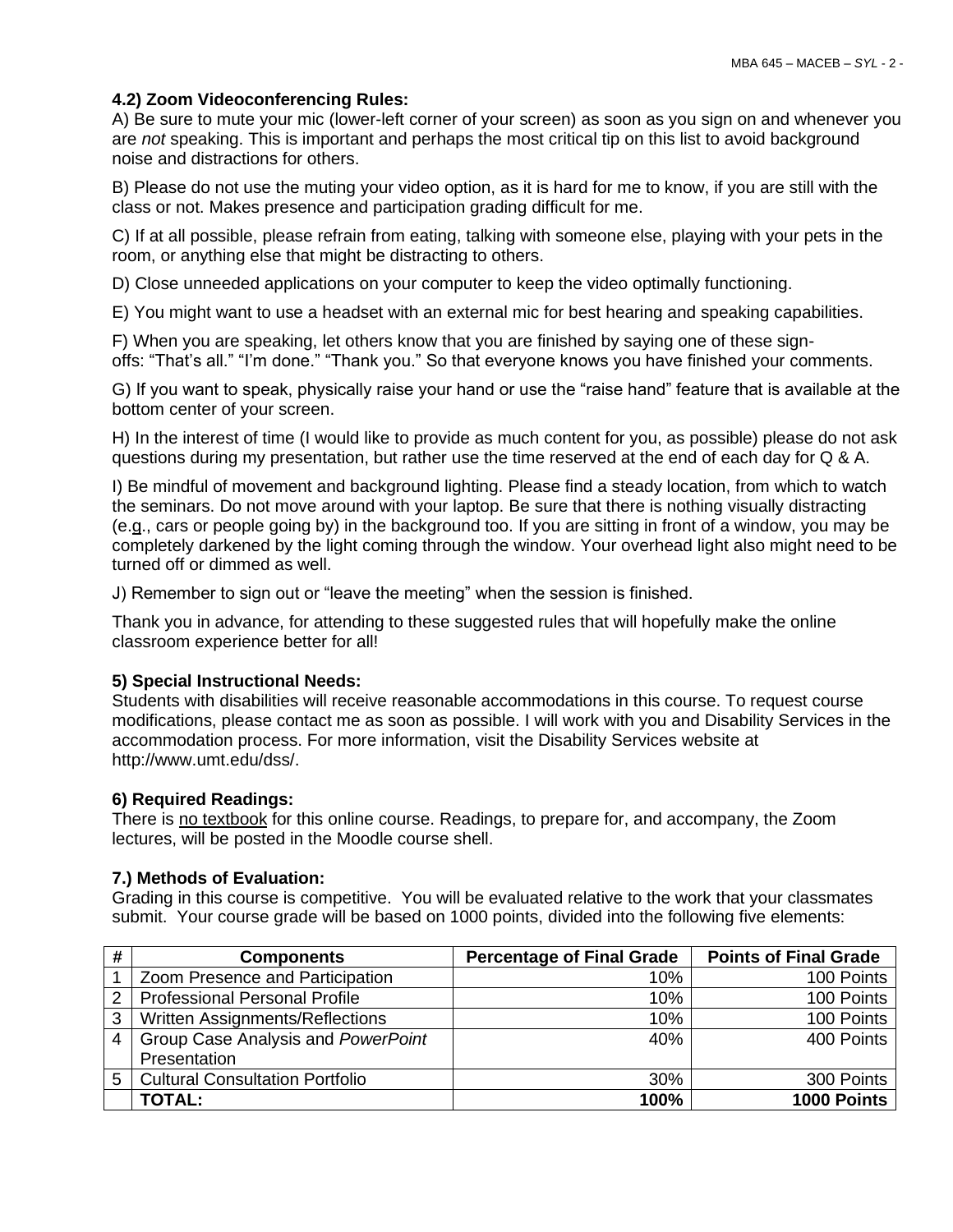Final course grades will be assigned on the following basis:

| <b>Points</b>  | Grade | <b>Points</b>  | Grade | <b>Points</b>  | Grade       | <b>Points</b>  | Grade |
|----------------|-------|----------------|-------|----------------|-------------|----------------|-------|
| $950 - 1000$   | A     | $830 -$<br>869 | B     | 769<br>$730 -$ | $\sim$<br>◡ | 669<br>$630 -$ |       |
| 949<br>$900 -$ | А-    | $800 -$<br>829 | B-    | 729<br>$700 -$ | $\sim$      | 629<br>$600 -$ | D-    |
| 899<br>$870 -$ | B+    | 799            |       | 699<br>$670 -$ | D+          | 599            |       |

## **Below, each one of the grading components is explained in greater detail:**

## **8.) Presence, Participation, Personal Profile and Written Assignments/Reflections**

**8.1) Zoom Presence and Participation:** Virtual class participation will play an integral role in how much learning takes place during this class. Participation will be evaluated in terms of your contribution to class discussions. Both quality and quantity will be evaluated. The most valuable contributions you can make come through integrating discussion outcomes with what you have learned from other courses, and what you have experienced in the outside world.

**8.2) Professional Personal Profile:** You are expected to develop a professional personal profile that informs us about who you are, what interests you have in this class and the topic, any international or cultural experience you might have (travel, study abroad, internship, or work abroad, peace corps, etc.)

**8.3) Written Assignments/Reflections:** There will be short writing assignments/reflections assigned to you after some of the Zoom sessions. These should be e-mailed to the instructor and are typically due the following day by noon.

## **9) Case Analysis:**

# **9.1) Group Case Analysis & In-Class PowerPoint Presentation**

One full-length case study will be distributed electronically on the first day of class, for a group *PowerPoint* presentation at the end of the class. You will be grouped in teams of four to five students. Each group has approximately 30 minutes. Every group member should present between 6 and 7 minutes. Depending on enrollment, there may be 5 to 6 student presentation groups. Your task is to develop a professional *PowerPoint* presentation, as a part of a pre-departure cross-cultural training package. Think of general and specific cultural issues that could emerge in connection to the product area of the company. The PowerPoint presentation component is worth up to 400 points.

Your presentation will be evaluated by the instructor, as well as your peers for the most objective grading possible, based on the criteria below.

- a.) Content and Focus (up to 50 points possible)
- b.) Cultural Component (up to 50 points possible)
- c.) Speaker Clarity (up to 50 points possible)
- 
- e.) PowerPoint Style & Quality (up to 50 points possible)
- d.) Professionalism (up to 50 points possible)
	-
- f.) PowerPoint Innovation & Creativity (up to 50 points possible)
- 
- **9.2) Cultural Consultation Portfolio**

The written report will be evaluated by the instructor, based on the quality, format, structure, etc. The written report (paper) should have a minimum length of 20 double-spaced pages (average 4 pages per person). Portfolios should be-mailed to me, no later than Friday, May 1<sup>st</sup>, 5:00 p.m. for grading. The Cultural Consultation Component is worth up to 300 points.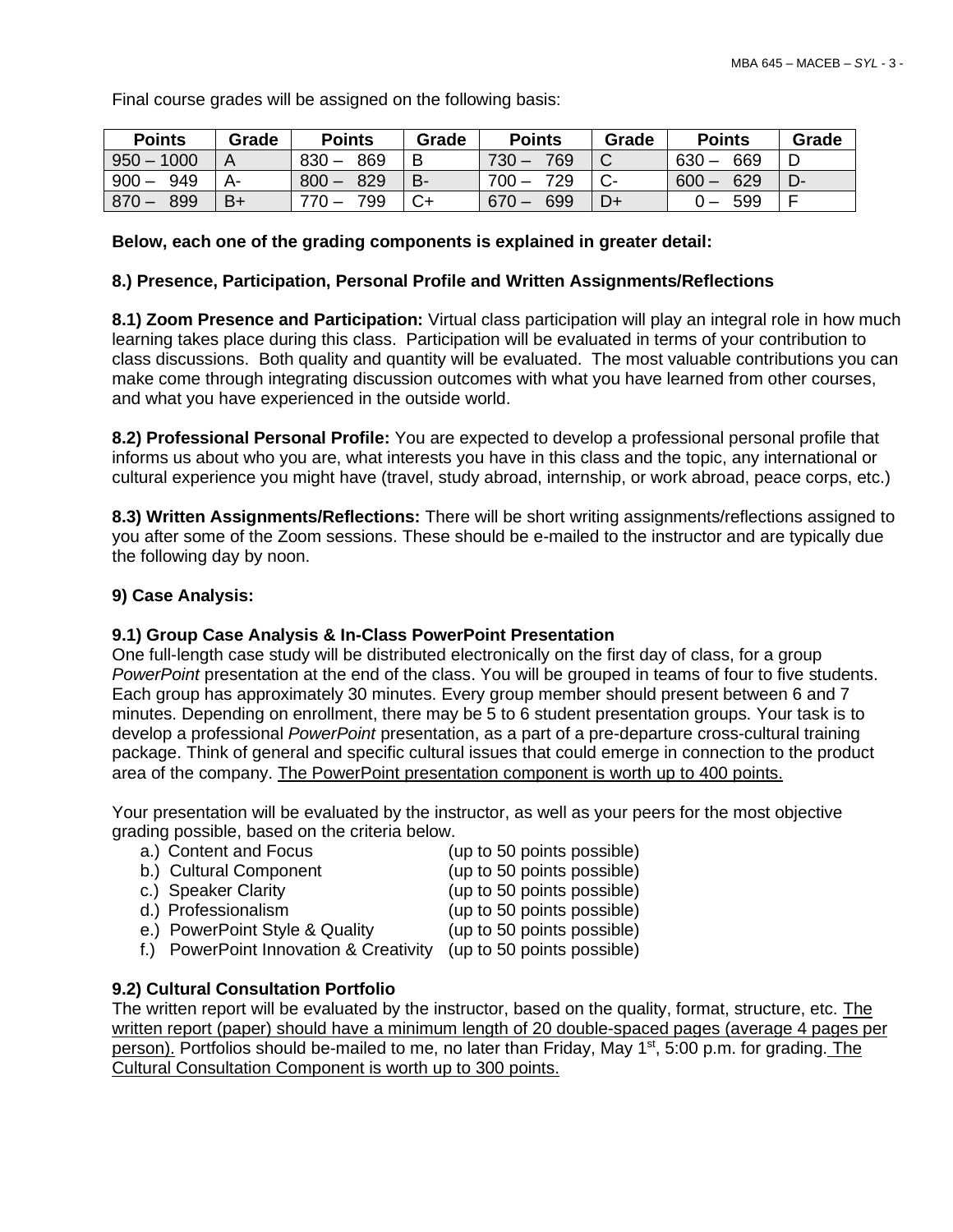# **10) Report Guidelines:**

All submitted work must be professional, typed, standard 12-point 'Times New Roman' or 'Arial' font, double-spaced, with 1.25" right and left, and 1 top and bottom margins. Work needs to have a **title page** and all pages within the paper need to have the **page number**, **your name** and **group number**, in the upper right corner of the page. You should also have a **bibliography** page (references), if you are utilizing outside sources. References and quotations/sources should be cited following the *APA* style guide. Consult your style manual. Include a one-paragraph introduction and conclusion. If the paper format is not professional, your final grade will be reduced by half a letter grade (+/-).

Make sure whatever you submit in writing is your own work and reflects your personal impressions and opinions (see section on *Academic Dishonesty, Plagiarism and* Cheating, listed in 12) below.

**I will be critical of papers that do not follow these guidelines.** This is done with the purpose of helping you learn to write in a concise, yet thorough manner. The written section will be evaluated as a professional report. This means that the report is representative of one that you would expect to read or produce if you were currently working in the industry. This means the paper should not have grammar, typing, or spelling errors.

## **11) Late Work Submission/Make-Up Conditions:**

Due to the short duration of this online class, late work will not be accepted. No exceptions!

## **12) Academic Dishonesty, Plagiarism and Cheating:**

Appropriate ethical behavior in this class, especially for an advanced graduate course, is required of every student. Academic misconduct is subject to an academic penalty by the course instructor and/or a disciplinary sanction by the University. All written assignments in this class must be completely original. All students need to be familiar with the Student Conduct Code:

[https://www.business.umt.edu/ethics/professional-conduct-code.php.](https://www.business.umt.edu/ethics/professional-conduct-code.php)

#### **13) Mission Statement and Assurance of Learning:**

The College of Business at the University of Montana creates transformative, integrated, and studentcentric learning experiences, propelling our students to make immediate and sustained impact on business and society. We nurture our students' innate work ethic to develop confident problem solvers and ethical decision makers. We pursue thought leadership and collectively create opportunities for a better life for our students, faculty, and staff.

COB Core Values:

- Students first: We educate the whole person
- Experiential learning: We create experiences that matter
- Thought leadership: We create rigorous and relevant knowledge
- Stewardship: We value people, planet and profit

As part of our assessment process and assurance-of-learning standards, the COB has adopted the following learning goals for our undergraduate students:

MBA graduates will demonstrate…

- 1. Integrated knowledge of business functions.
- 2. Communication skills and teamwork ability.
- 3. Ethical conduct, social responsibility, and professional leadership.
- 4. Analytical and innovative thinking in business problem solving.
- 5. Knowledge and application of current trends in information technology.
- 6. Ability to evaluate implications of operating in the global business environment.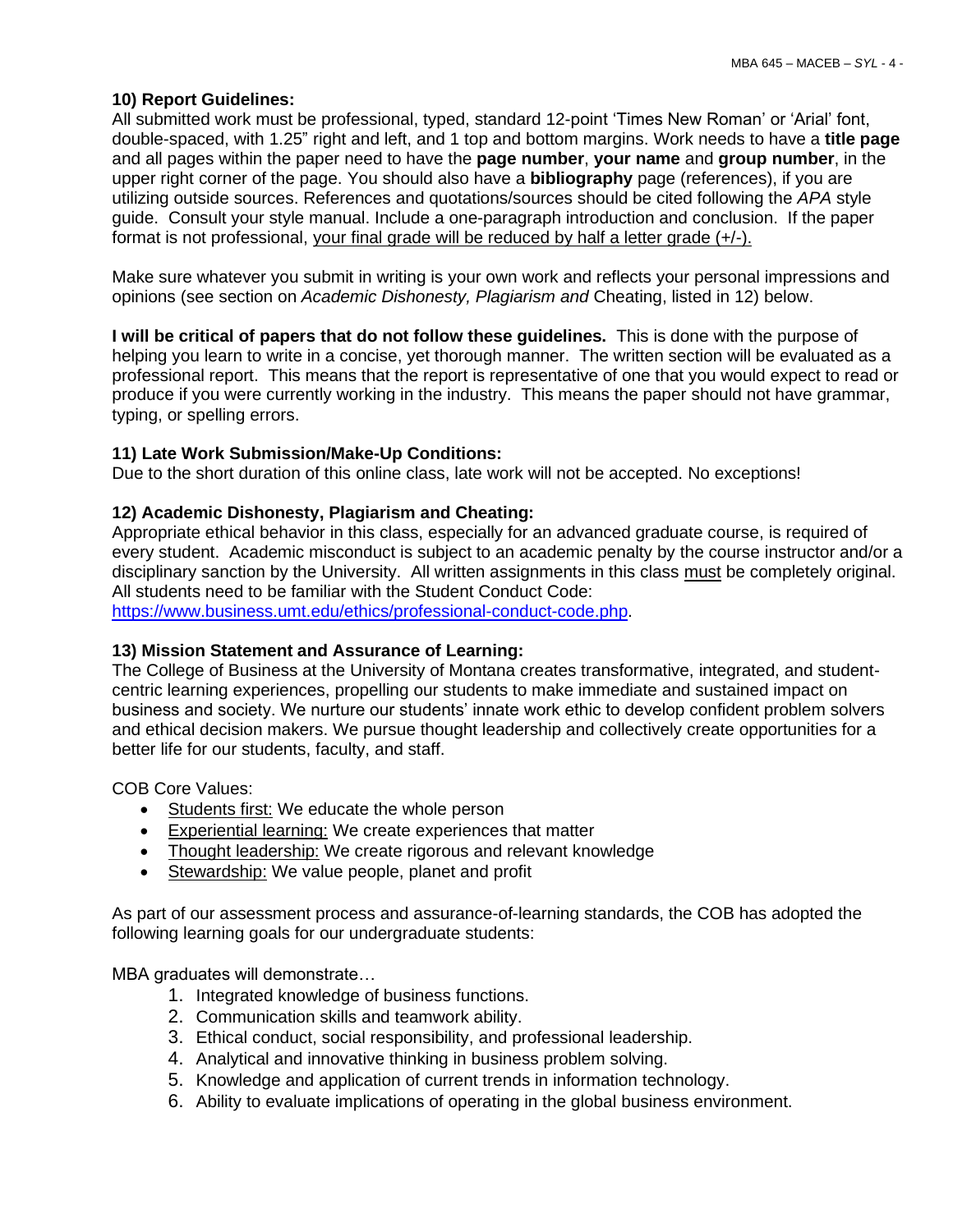#### **14) Some Final Thoughts:**

I have made every effort to make my expectations clear and easy to understand. It is your responsibility to ask questions if certain aspects of the material or the procedure are unclear to you.

I look forward to working with you as you develop a better understanding of how to manage effectively and efficiently across cultural and ethical borders. Thank you for signing-up for this course.

**Changes to this** *Course Syllabus* **are possible, but not intended.**

**Please see** *Detailed Tentative Agenda* **on the following page.**

**Have a great class!**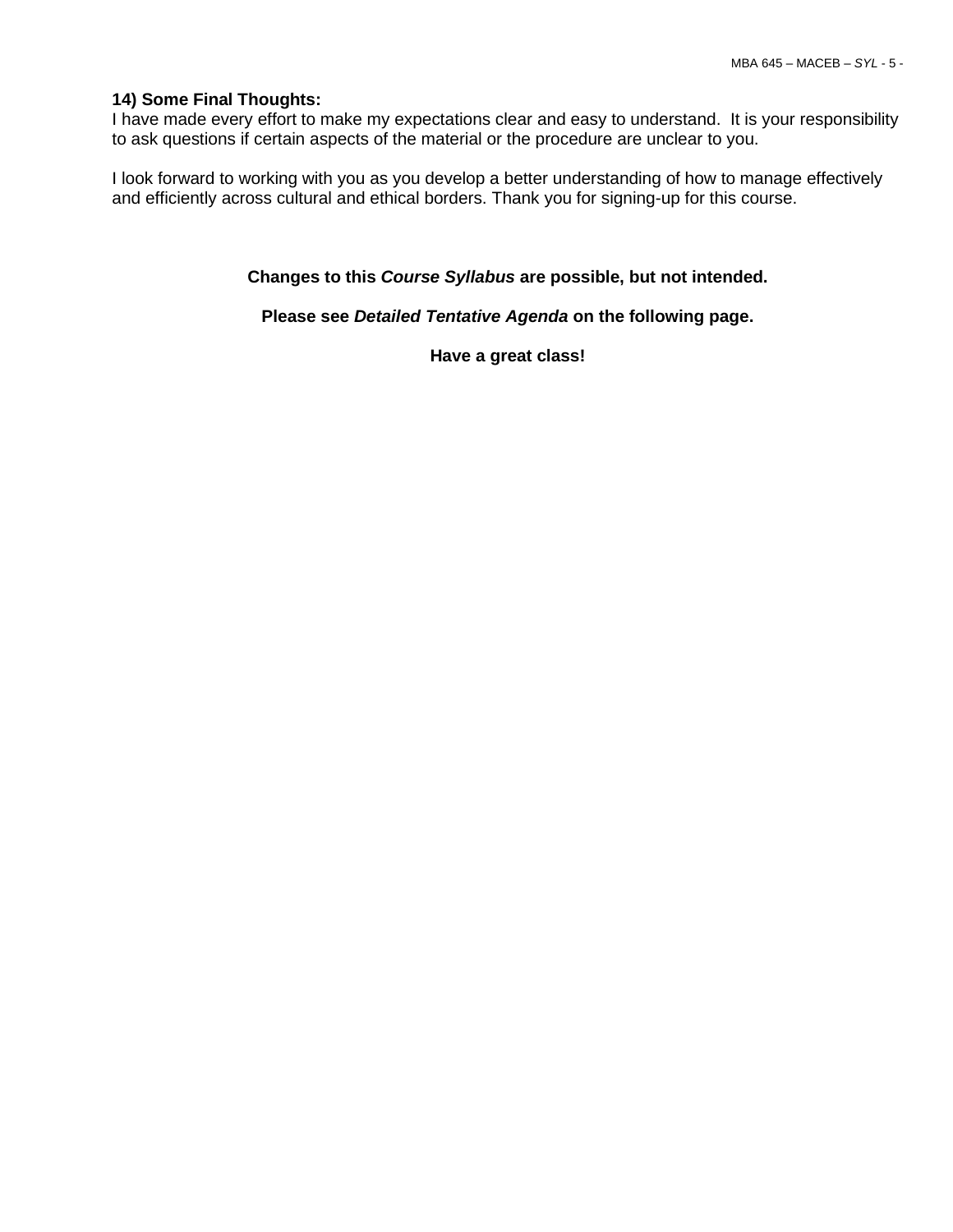# **15) Detailed Tentative Agenda: MGMT 645 –** *Managing Across Cultural and Ethical Borders*

| <b>DATE</b>                                                     | <b>TIME</b>                              | TOPIC/FOCUS OF CLASS SESSION(S)                                                                                                                                                                                                                                                                                                                                                                             |  |  |  |
|-----------------------------------------------------------------|------------------------------------------|-------------------------------------------------------------------------------------------------------------------------------------------------------------------------------------------------------------------------------------------------------------------------------------------------------------------------------------------------------------------------------------------------------------|--|--|--|
|                                                                 | $06:10 - 06:30$                          | Brief Course/Instructor Introduction and Syllabus Discussion                                                                                                                                                                                                                                                                                                                                                |  |  |  |
| Live Zoom Session<br>Friday, April 17th<br>$06:10 - 09:00 p.m.$ | $06:30 - 08:45$                          | Imperatives for Cross-Cultural Competence<br><b>Stereotypes and Sociotypes</b><br>Metaphors of Cultural Diversity and Iceberg Theory<br>Edward T. Hall<br>High-Contact and Low-Contact Cultures (Proxemics)<br><b>High-Context and Low-Context Cultures</b><br>$\bullet$<br>Monochronic/Polychronic Time, Haptics and Oculesics<br>$\bullet$<br><b>Distribution of Group Case Analysis for Presentation</b> |  |  |  |
|                                                                 | $08:45 - 09:00$                          | First Day Wrap-up                                                                                                                                                                                                                                                                                                                                                                                           |  |  |  |
| Live Zoom Session<br>Saturday, April 18th<br>$6:10 - 9:00$ p.m. | $06:10 - 08:45$                          | <b>Geert Hofstede's Cultural Dimensions:</b><br><b>Power Distance</b><br>$\bullet$<br>Individualism/Collectivism<br><b>Masculinity /Femininity</b><br>$\bullet$<br><b>Uncertainty Avoidance</b><br>$\bullet$<br>Long-Term Orientation<br>$\bullet$<br>Indulgence vs. Restraint                                                                                                                              |  |  |  |
|                                                                 | $08:45 - 09:00$                          | Second Day Wrap-up                                                                                                                                                                                                                                                                                                                                                                                          |  |  |  |
| Live Zoom Session<br>Sunday, April 19th<br>$6:10 - 9:00$ p.m.   | $06:10 - 08:45$                          | <b>Cross-Culture Management Issues</b><br>Preparing and Managing Culture Shock Adjustment<br><b>Expatriate Manager Issues</b><br>Reverse-Culture Shock Adjustment<br>Business Ethics in the Global Marketplace<br>Is Bribery a Cultural Issue?<br>Transparency Intern. Corruption Perceptions Index                                                                                                         |  |  |  |
|                                                                 | $08:45 - 09:00$                          | Third Day Wrap-up                                                                                                                                                                                                                                                                                                                                                                                           |  |  |  |
|                                                                 | <b>FINAL PROJECT GROUP PRESENTATIONS</b> |                                                                                                                                                                                                                                                                                                                                                                                                             |  |  |  |
|                                                                 | $06:20 - 06:50$                          | Group # 1: Case Analysis and Presentation                                                                                                                                                                                                                                                                                                                                                                   |  |  |  |
|                                                                 | $06:50 - 07:00$                          | Peer Evaluation, Audience Questions, Instructor Feedback                                                                                                                                                                                                                                                                                                                                                    |  |  |  |
|                                                                 | $07:00 - 07:30$                          | Group # 2: Case Analysis and Presentation                                                                                                                                                                                                                                                                                                                                                                   |  |  |  |
| Live Zoom Session                                               | $07:30 - 07:40$                          | Peer Evaluation, Audience Questions, Instructor Feedback                                                                                                                                                                                                                                                                                                                                                    |  |  |  |
| Thursday, April 23rd<br>6:10 p.m. - 9:00 p.m.                   | $07:40 - 08:10$                          | Group # 3: Case Analysis and Presentation                                                                                                                                                                                                                                                                                                                                                                   |  |  |  |
|                                                                 | $08:10 - 08:20$                          | Peer Evaluation, Audience Questions, Instructor Feedback                                                                                                                                                                                                                                                                                                                                                    |  |  |  |
|                                                                 | $08:20 - 08:50$                          | Group # 4: Case Analysis and Presentation                                                                                                                                                                                                                                                                                                                                                                   |  |  |  |
|                                                                 | $08:50 - 09:00$                          | Peer Evaluation, Audience Questions, Instructor Feedback                                                                                                                                                                                                                                                                                                                                                    |  |  |  |
|                                                                 | $06:20 - 06:50$                          | Group # 5: Case Analysis and Presentation                                                                                                                                                                                                                                                                                                                                                                   |  |  |  |
| Live Zoom Session                                               | $06:50 - 07:00$                          | Peer Evaluation, Audience Questions, Instructor Feedback                                                                                                                                                                                                                                                                                                                                                    |  |  |  |
| Friday, April 24 <sup>th</sup>                                  | $07:00 - 07:30$                          | Group # 6: Case Analysis and Presentation                                                                                                                                                                                                                                                                                                                                                                   |  |  |  |
| $6:10$ p.m. $-8:00$ p.m.                                        | $07:30 - 07:40$                          | Peer Evaluation, Audience Questions, Instructor Feedback                                                                                                                                                                                                                                                                                                                                                    |  |  |  |
|                                                                 | $07:40 - 08:00$                          | Course Wrap-Up                                                                                                                                                                                                                                                                                                                                                                                              |  |  |  |
| Friday, May $1st$ , 2020                                        | By 5:00 p.m.<br>via e-mail               | <b>Submit Cultural Consultation Portfolio</b><br>(Worth up to 300 points)                                                                                                                                                                                                                                                                                                                                   |  |  |  |